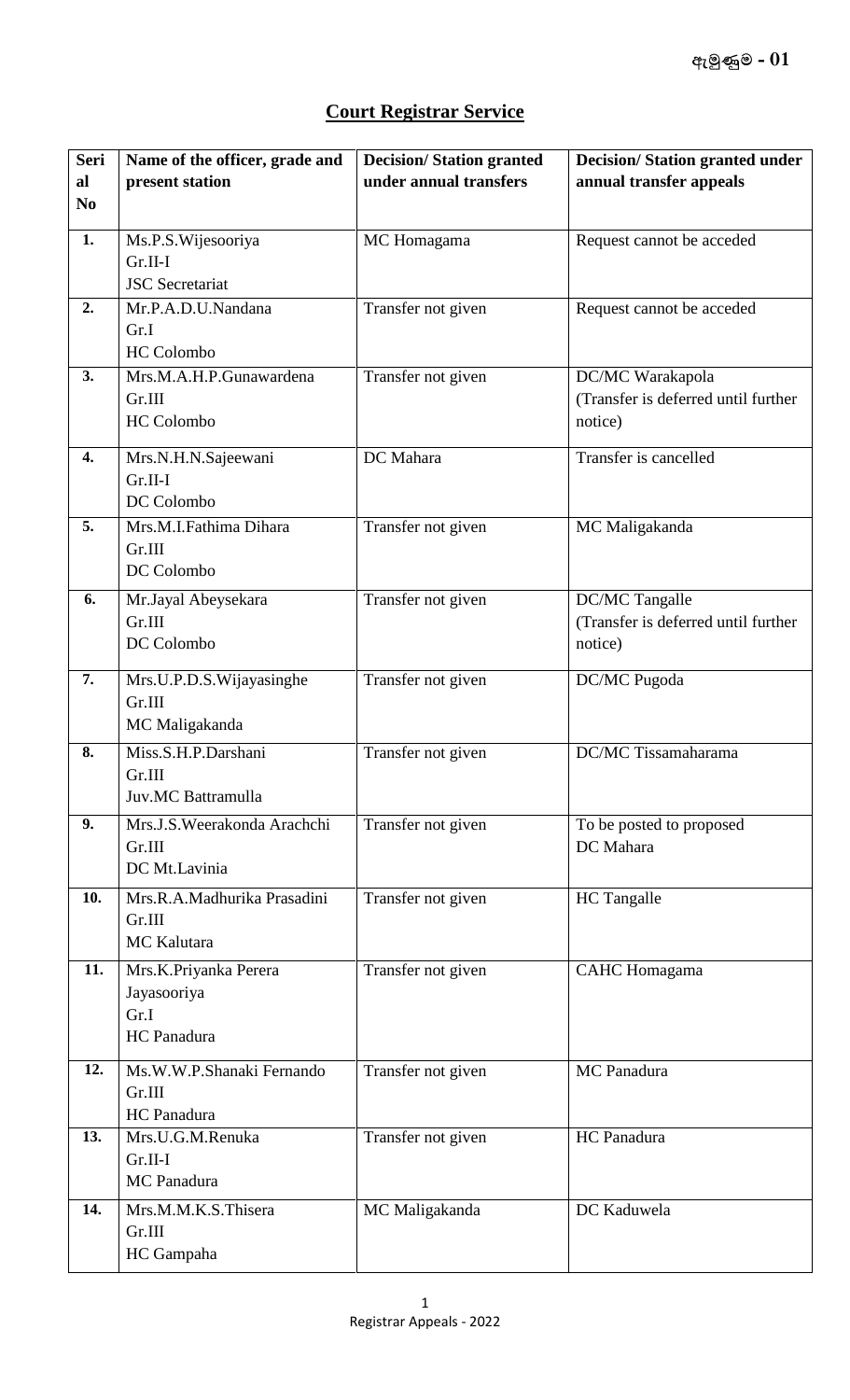| 15.       | Ms.D.Nijani Jayaneththi<br>Gr.III<br>DC/MC Pugoda                   | Transfer not given | Juv.MC Battaramulla       |
|-----------|---------------------------------------------------------------------|--------------------|---------------------------|
| 16.       | Mrs.W.P.G.Wickramapathirana<br>Gr.II-I<br>DC/MC Pugoda              | Transfer not given | DC Ratnapura              |
| 17.       | Mrs.S.R.S.Sooriyapatabedi<br>Gr.III<br>MC Negombo                   | Transfer not given | HC Gampaha                |
| 18.<br>** | Mrs.W.A.Hemamali<br>$Gr.II-I$<br><b>CAHC</b> Avissawella            | Transfer not given | DC/MC Pugoda              |
| 19.<br>** | Mrs.P.K.Nirosha Tissa<br>Gr.I<br><b>CAHC</b> Homagama               | Transfer not given | <b>CAHC</b> Avissawella   |
| 20.       | Mrs.M.M.Udya Tharangani<br>Gr.III<br>DC Elpitiya                    | Transfer not given | Request cannot be acceded |
| 21.       | Mr.D.S.Wanniarachchi<br>Gr.I<br><b>CAHC</b> Galle                   | Transfer not given | Request cannot be acceded |
| 22.       | Mr.Rangana Sandaruwan<br>Gurugamage<br>Gr.III<br><b>HC</b> Tangalle | Transfer not given | MC Kalutara               |
| 23.       | Mrs.Champa Renuka<br>Wickramathunga<br>$Gr.II-I$<br>MC Deiyandara   | Transfer not given | HC Matara                 |
| 24.       | Mr.G.S.Rajapakshe<br>Gr.III<br>DC/MC Tissamaharama                  | Transfer not given | HC Embilipitiya           |
| 25.       | Mr.Sunil Mathangaweera<br>Gr.II-II<br>MC Angunukolapelessa          | Transfer not given | Request cannot be acceded |
| 26.       | Mrs.P.I.Marasinghe<br>Gr.II-I<br>DC Kandy                           | Transfer not given | <b>HC</b> Matale          |
| 27.       | Mrs.A.A.Wasantha Amarasinghe<br>$Gr.II-I$<br>HC Nuwara Eliya        | Transfer not given | DC Nuwara Eliya           |
| 28.       | Mrs.W.M.D.K.Wijekoon<br>Gr.II-II<br>DC Nuwara Eliya                 | Transfer not given | MC Bandarawela            |
| 29.       | Mr.R.E.S.Ranasinghe<br>Gr.III<br>MC Nuwara Eliya                    | Transfer not given | Request cannot be acceded |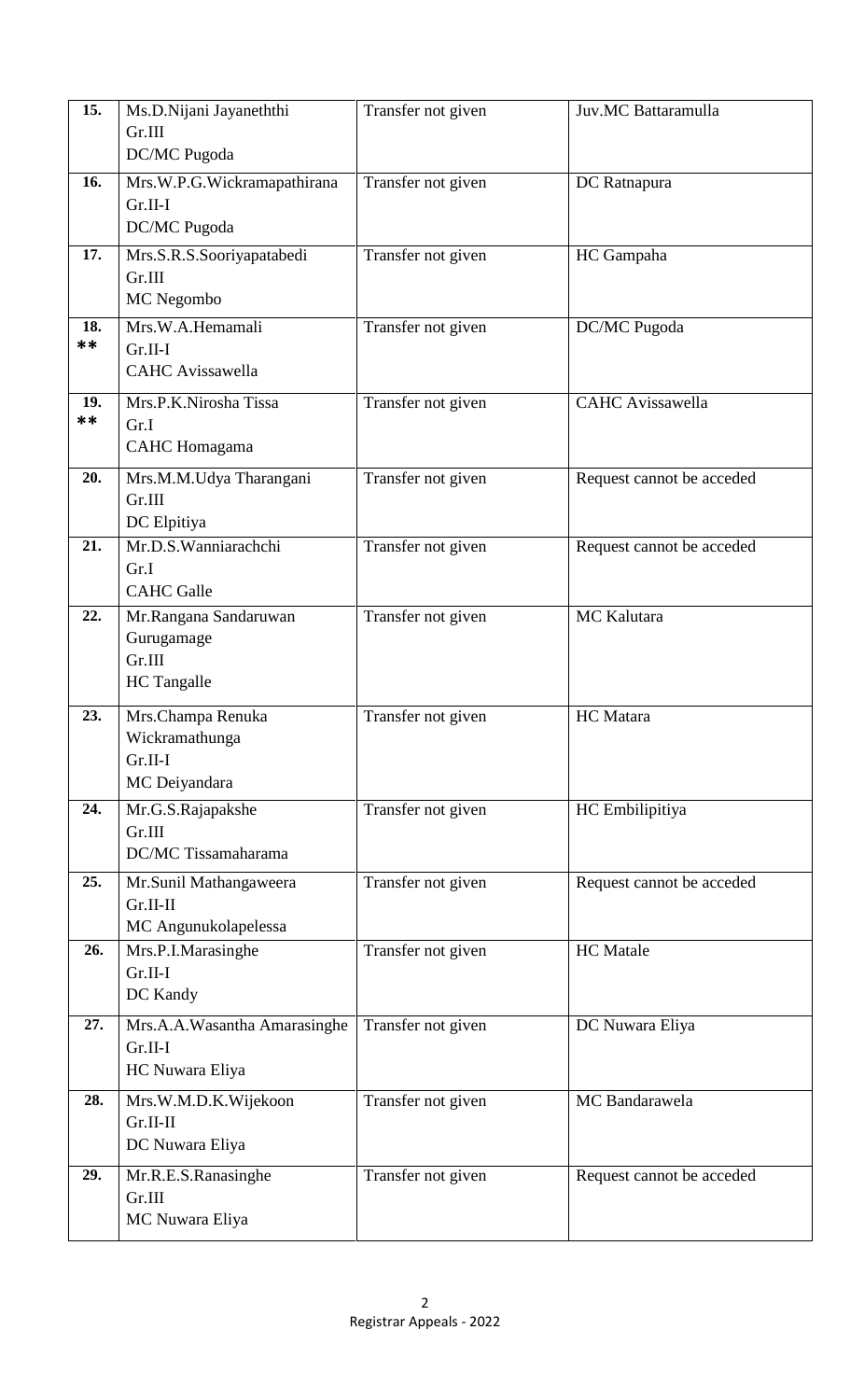| 30.          | Mrs.R.A.T.M.Rupasinghe<br>Gr.III<br>DC/MC Gampola          | Transfer not given | Request cannot be acceded                                     |
|--------------|------------------------------------------------------------|--------------------|---------------------------------------------------------------|
| 31.          | Mrs.P.A.Samaranayake<br>Gr.I<br><b>HC</b> Matale           | Transfer not given | <b>CAHC Kandy</b>                                             |
| 32.<br>**    | Mrs.I.J.Pushpa Priyangani<br>$Gr.II-II$<br>DC Ratnapura    | Transfer not given | DC/MC Pelmadulla                                              |
| 33.<br>$***$ | Mr.G.S.K.Samaranayake<br>Gr.III<br>DC/MC Pelmadulla        | Transfer not given | DC Mt.Lavinia                                                 |
| 34.          | Ms.M.S.Chamani<br>Gr.III<br>DC/MC Nawalapitiya             | Transfer not given | To be posted to proposed<br>DC Welisara                       |
| 35.          | Mrs.D.D.Y.N.Munasinghe<br>Gr.III<br>MC Ratnapura           | Transfer not given | MC Kaduwela<br>(Transfer is deferred until further<br>notice) |
| 36.          | Mr.R.M.U.K.S.Ratnayake<br>Gr.III<br>HC Embilipitiya        | Transfer not given | MC Negombo                                                    |
| 37.          | Mrs.A.A.N.Chamini Aluthgama<br>$Gr.II-I$<br>MC Kegalle     | Transfer not given | <b>CAHC</b> Kegalle                                           |
| 38.          | Mrs.E.A.S.K.Edirisinghe<br>$Gr.II-I$<br>DC/MC Nikaweratiya | MC Kuliyapitiya    | <b>CAHC Kurunegala</b>                                        |
| 39.          | Mrs.W.P.M.Yasanthi<br>Gr.III<br><b>HC Chilaw</b>           | Transfer not given | MC Negombo                                                    |
| 40.          | Mr.K.M.R.P.Wijesinghe<br>Gr.III<br><b>HC</b> Puttalam      | Transfer not given | MC Anamaduwa                                                  |
| 41.          | Mr.Y.M.I.P.Yaparathne<br>Gr.III<br><b>DC/MC</b> Puttalam   | Transfer not given | <b>HC Chilaw</b>                                              |
| 42.          | Mr.R.M.U.K.Rathnayake<br>Gr.III<br>MC Anamaduwa            | Transfer not given | MC Kuliyapitiya                                               |
| 43.          | Mrs.U.K.Duwearachchi<br>$Gr.II-I$<br>MC Bandarawela        | Transfer not given | HC Nuwara Eliya                                               |
| 44.          | Mrs.P.G.S.D.Priyadarshana<br>Gr.III<br>DC/MC Mahiyangana   | Transfer not given | MC Maligakanda                                                |
| 45.          | Mr.U.S.Samaranayake<br>Gr.III<br>DC/MC Dehiattakandiya     | Transfer not given | DC Kandy                                                      |